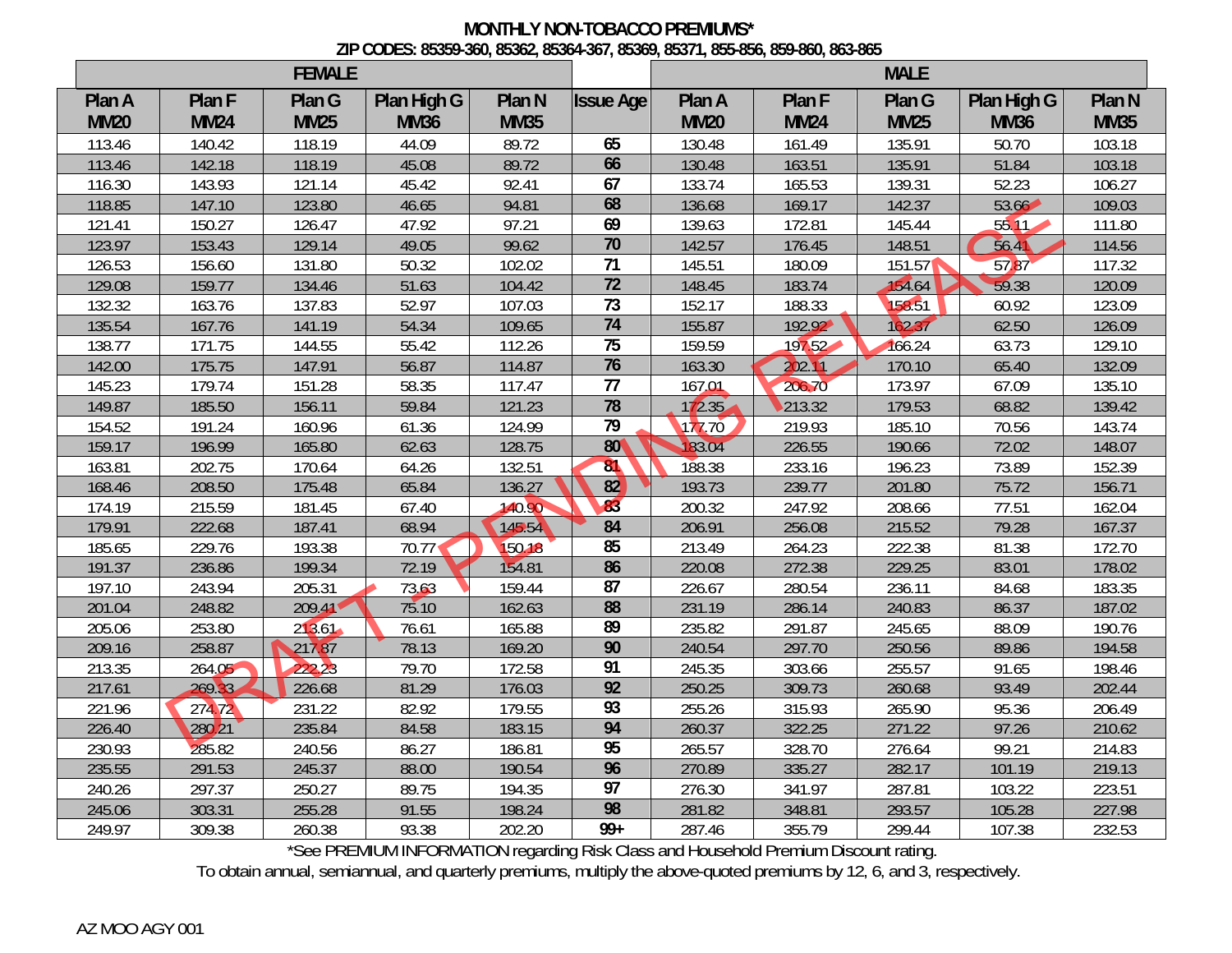## **MONTHLY TOBACCO PREMIUMS\* ZIP CODES: 85359-360, 85362, 85364-367, 85369, 85371, 855-856, 859-860, 863-865**

| <b>FEMALE</b> |             |             |             |             |                  | <b>MALE</b> |             |             |             |             |
|---------------|-------------|-------------|-------------|-------------|------------------|-------------|-------------|-------------|-------------|-------------|
| Plan A        | Plan F      | Plan G      | Plan High G | Plan N      | <b>Issue Age</b> | Plan A      | Plan F      | Plan G      | Plan High G | Plan N      |
| <b>MM20</b>   | <b>MM24</b> | <b>MM25</b> | <b>MM36</b> | <b>MM35</b> |                  | <b>MM20</b> | <b>MM24</b> | <b>MM25</b> | <b>MM36</b> | <b>MM35</b> |
| 130.41        | 161.41      | 135.85      | 50.68       | 103.13      | 65               | 149.97      | 185.62      | 156.22      | 58.28       | 118.60      |
| 130.41        | 163.43      | 135.85      | 51.82       | 103.13      | 66               | 149.97      | 187.94      | 156.22      | 59.59       | 118.60      |
| 133.68        | 165.44      | 139.25      | 52.20       | 106.22      | 67               | 153.72      | 190.26      | 160.13      | 60.03       | 122.15      |
| 136.61        | 169.08      | 142.30      | 53.63       | 108.98      | 68               | 157.10      | 194.44      | 163.65      | 61.68       | 125.33      |
| 139.55        | 172.73      | 145.37      | 55.08       | 111.74      | 69               | 160.49      | 198.63      | 167.17      | 63.34       | 128.50      |
| 142.49        | 176.36      | 148.43      | 56.37       | 114.50      | $\overline{70}$  | 163.87      | 202.82      | 170.70      | 64.84       | 131.68      |
| 145.44        | 180.00      | 151.50      | 57.84       | 117.27      | 71               | 167.25      | 207.00      | 174.22      | 6652        | 134.85      |
| 148.37        | 183.64      | 154.56      | 59.35       | 120.03      | $\overline{72}$  | 170.63      | 211.19      | 17774       | 68.25       | 138.03      |
| 152.09        | 188.23      | 158.43      | 60.89       | 123.03      | 73               | 174.91      | 216.47      | 182.19      | 70.02       | 141.48      |
| 155.80        | 192.82      | 162.29      | 62.47       | 126.03      | 74               | 179.16      | 221.75      | 186.63      | 71.84       | 144.93      |
| 159.51        | 197.41      | 166.15      | 63.71       | 129.03      | 75               | 183.44      | 227.03      | 191.08      | 73.26       | 148.39      |
| 163.21        | 202.01      | 170.02      | 65.37       | 132.03      | 76               | 187.70      | 232.31      | 195.52      | 75.17       | 151.83      |
| 166.93        | 206.60      | 173.88      | 67.06       | 135.03      | 77               | 191.97      | 237.59      | 199.97      | 77.12       | 155.28      |
| 172.26        | 213.21      | 179.44      | 68.79       | 139.35      | 78               | 198.10      | 245.19      | 206.36      | 79.10       | 160.25      |
| 177.61        | 219.82      | 185.01      | 70.52       | 143.67      | 79               | 204.25      | 252.79      | 212.76      | 81.10       | 165.22      |
| 182.95        | 226.43      | 190.57      | 71.99       | 147.99      | 80 <sup>°</sup>  | 210.39      | 260.40      | 219.15      | 82.78       | 170.19      |
| 188.29        | 233.04      | 196.13      | 73.86       | 152.31      | 81               | 216.53      | 268.00      | 225.55      | 84.93       | 175.16      |
| 193.64        | 239.65      | 201.70      | 75.68       | 156.63      | 82               | 222.68      | 275.60      | 231.95      | 87.03       | 180.13      |
| 200.22        | 247.80      | 208.56      | 77.47       | 161.96      | 83               | 230.25      | 284.97      | 239.84      | 89.09       | 186.25      |
| 206.80        | 255.95      | 215.42      | 79.24       | 167.28      | 84               | 237.82      | 294.35      | 247.73      | 91.13       | 192.38      |
| 213.39        | 264.10      | 222.27      | 81.35       | 172.62      | 85               | 245.39      | 303.72      | 255.61      | 93.54       | 198.50      |
| 219.97        | 272.25      | 229.13      | 82.97       | 177.94      | 86               | 252.97      | 313.09      | 263.50      | 95.42       | 204.63      |
| 226.55        | 280.40      | 235.99      | 84.63       | 183.26      | $\overline{87}$  | 260.53      | 322.45      | 271.39      | 97.33       | 210.75      |
| 231.08        | 286.00      | 240.71      | 86.32       | 186.93      | 88               | 265.74      | 328.90      | 276.82      | 99.27       | 214.97      |
| 235.70        | 291.72      | 245.52      | 88.05       | 190.67      | 89               | 271.06      | 335.48      | 282.35      | 101.25      | 219.26      |
| 240.41        | 297.55      | 250.43      | 89.81       | 194.48      | 90               | 276.48      | 342.19      | 287.99      | 103.29      | 223.65      |
| 245.22        | 303.51      | 255.44      | 91.61       | 198.37      | 91               | 282.01      | 349.04      | 293.76      | 105.35      | 228.12      |
| 250.13        | 309.58      | 260.55      | 93.44       | 202.34      | 92               | 287.65      | 356.01      | 299.63      | 107.46      | 232.69      |
| 255.13        | 315.77      | 265.76      | 95.31       | 206.38      | 93               | 293.41      | 363.14      | 305.63      | 109.61      | 237.34      |
| 260.23        | 322.08      | 271.08      | 97.22       | 210.51      | 94               | 299.28      | 370.40      | 311.74      | 111.79      | 242.09      |
| 265.44        | 328.53      | 276.50      | 99.16       | 214.72      | 95               | 305.26      | 377.81      | 317.98      | 114.03      | 246.93      |
| 270.75        | 335.09      | 282.03      | 101.14      | 219.01      | 96               | 311.36      | 385.36      | 324.33      | 116.31      | 251.87      |
| 276.16        | 341.80      | 287.67      | 103.17      | 223.40      | $\overline{97}$  | 317.59      | 393.07      | 330.82      | 118.64      | 256.91      |
| 281.68        | 348.64      | 293.42      | 105.23      | 227.86      | 98               | 323.93      | 400.93      | 337.43      | 121.01      | 262.04      |
| 287.32        | 355.61      | 299.29      | 107.33      | 232.42      | $99+$            | 330.42      | 408.95      | 344.19      | 123.43      | 267.28      |

\*See PREMIUM INFORMATION regarding Risk Class and Household Premium Discount rating.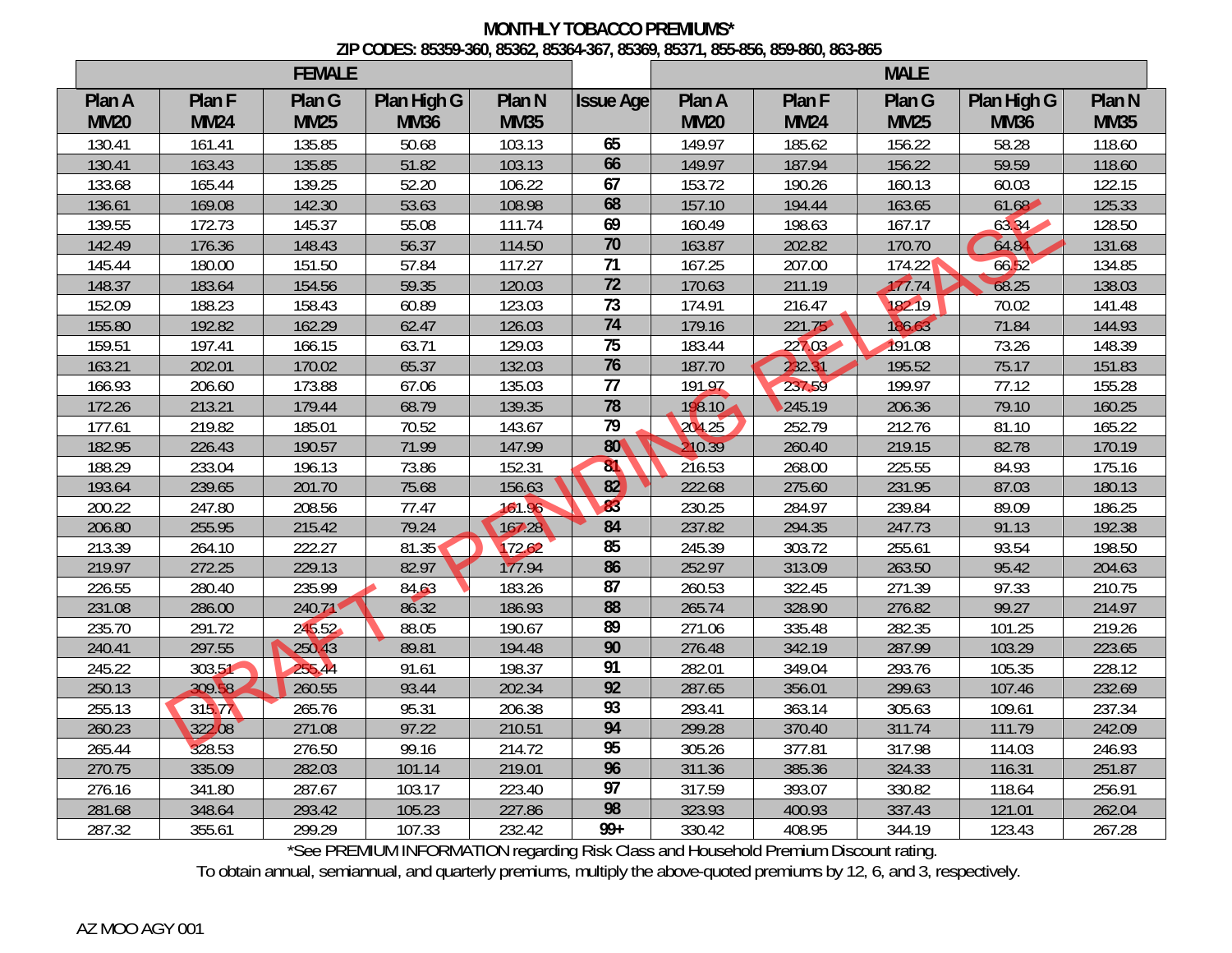## **MONTHLY NON-TOBACCO PREMIUMS\* ZIP CODES: 85301-313, 85318, 85323-324, 85326-327, 85329, 85331, 85335, 85338-340, 85342, 85345, 85351, 85353-355, 85358, 85361, 85363, 85372-383, 85385, 8538-388, 85390, 85392, 85395-396, 857**

| <b>FEMALE</b> |             |             |             |             |                  | <b>MALE</b> |             |             |             |             |
|---------------|-------------|-------------|-------------|-------------|------------------|-------------|-------------|-------------|-------------|-------------|
| Plan A        | Plan F      | Plan G      | Plan High G | Plan N      | <b>Issue Age</b> | Plan A      | Plan F      | Plan G      | Plan High G | Plan N      |
| <b>MM20</b>   | <b>MM24</b> | <b>MM25</b> | <b>MM36</b> | <b>MM35</b> |                  | <b>MM20</b> | <b>MM24</b> | <b>MM25</b> | <b>MM36</b> | <b>MM35</b> |
| 123.51        | 152.87      | 128.66      | 48.00       | 97.67       | 65               | 142.04      | 175.80      | 147.96      | 55.20       | 112.32      |
| 123.51        | 154.78      | 128.66      | 49.07       | 97.67       | 66               | 142.04      | 178.00      | 147.96      | 56.44       | 112.32      |
| 126.60        | 156.69      | 131.88      | 49.44       | 100.60      | 67               | 145.59      | 180.20      | 151.65      | $56.86 -$   | 115.69      |
| 129.38        | 160.14      | 134.77      | 50.79       | 103.21      | 68               | 148.79      | 184.15      | 154.99      | 58.41       | 118.69      |
| 132.17        | 163.59      | 137.68      | 52.16       | 105.83      | 69               | 152.00      | 188.12      | 158.33      | 59.99       | 121.70      |
| 134.95        | 167.03      | 140.58      | 53.39       | 108.44      | $\overline{70}$  | 155.20      | 192.09      | 161.66      | 6141        | 124.71      |
| 137.74        | 170.48      | 143.48      | 54.78       | 111.06      | $\overline{71}$  | 158.40      | 196.05      | 165.00      | 63.00       | 127.72      |
| 140.52        | 173.93      | 146.38      | 56.21       | 113.67      | $\overline{72}$  | 161.60      | 200.02      | 168.34      | 64.64       | 130.73      |
| 144.04        | 178.27      | 150.04      | 57.66       | 116.52      | $\overline{73}$  | 165.65      | 205.01      | 172.55      | 66.31       | 134.00      |
| 147.55        | 182.62      | 153.70      | 59.16       | 119.36      | $\overline{74}$  | 169.68      | $210.01 -$  | 176.76      | 68.03       | 137.27      |
| 151.07        | 186.97      | 157.36      | 60.33       | 122.20      | $\overline{75}$  | 173.73      | 215.02      | 180.97      | 69.38       | 140.54      |
| 154.58        | 191.32      | 161.02      | 61.91       | 125.05      | 76               | 177.77      | 220.02      | 185.17      | 71.19       | 143.80      |
| 158.10        | 195.67      | 164.68      | 63.51       | 127.88      | $\overline{77}$  | 181.81      | 225.01      | 189.38      | 73.04       | 147.07      |
| 163.15        | 201.93      | 169.95      | 65.15       | 131.98      | 78               | 187.62      | 232.22      | 195.44      | 74.92       | 151.77      |
| 168.21        | 208.19      | 175.22      | 66.79       | 136.07      | 79               | 193.44      | 239.42      | 201.50      | 76.81       | 156.48      |
| 173.27        | 214.45      | 180.49      | 68.18       | 140.16      | 80               | 199.25      | 246.62      | 207.56      | 78.40       | 161.19      |
| 178.33        | 220.71      | 185.76      | 69.95       | 144.25      | 81               | 205.07      | 253.82      | 213.62      | 80.44       | 165.89      |
| 183.39        | 226.97      | 191.03      | 71.68       | 148.35      | $\frac{8}{2}$    | 210.90      | 261.02      | 219.68      | 82.43       | 170.60      |
| 189.62        | 234.69      | 197.53      | 73.37       | 153.39      | $\overline{83}$  | 218.07      | 269.89      | 227.15      | 84.38       | 176.40      |
| 195.86        | 242.41      | 204.02      | 75.05       | 158.43      | 84               | 225.24      | 278.77      | 234.62      | 86.31       | 182.20      |
| 202.10        | 250.12      | 210.51      | 77.04       | 163.48      | 85               | 232.41      | 287.65      | 242.09      | 88.59       | 188.00      |
| 208.33        | 257.85      | 217.01      | 78.58       | 168.53      | 86               | 239.58      | 296.52      | 249.56      | 90.37       | 193.80      |
| 214.56        | 265.56      | 223.50      | 80.15       | 173.57      | 87               | 246.75      | 305.39      | 257.03      | 92.18       | 199.60      |
| 218.85        | 270.87      | 227.97      | 81.76       | 177.04      | 88               | 251.68      | 311.50      | 262.17      | 94.02       | 203.59      |
| 223.23        | 276.29      | 232.53      | 83.39       | 180.58      | 89               | 256.72      | 317.73      | 267.41      | 95.90       | 207.66      |
| 227.69        | 281.81      | 237.18      | 85.06       | 184.19      | 90               | 261.85      | 324.08      | 272.76      | 97.82       | 211.82      |
| 232.25        | 287.45      | 241.92      | 86.76       | 187.87      | 91               | 267.09      | 330.57      | 278.22      | 99.77       | 216.05      |
| 236.90        | 293.20      | 246.76      | 88.50       | 191.63      | 92               | 272.43      | 337.18      | 283.78      | 101.77      | 220.38      |
| 241.63        | 299.06      | 251.70      | 90.26       | 195.46      | 93               | 277.88      | 343.93      | 289.46      | 103.81      | 224.78      |
| 246.46        | 305.04      | 256.74      | 92.07       | 199.37      | 94               | 283.44      | 350.80      | 295.25      | 105.88      | 229.28      |
| 251.40        | 311.15      | 261.87      | 93.91       | 203.36      | 95               | 289.11      | 357.82      | 301.15      | 108.00      | 233.87      |
| 256.42        | 317.36      | 267.11      | 95.79       | 207.42      | 96               | 294.89      | 364.97      | 307.17      | 110.16      | 238.54      |
| 261.55        | 323.72      | 272.45      | 97.71       | 211.58      | 97               | 300.78      | 372.27      | 313.32      | 112.37      | 243.31      |
| 266.78        | 330.19      | 277.90      | 99.66       | 215.80      | 98               | 306.79      | 379.72      | 319.58      | 114.61      | 248.18      |
| 272.12        | 336.79      | 283.46      | 101.65      | 220.12      | $99+$            | 312.94      | 387.31      | 325.98      | 116.90      | 253.14      |

\*See PREMIUM INFORMATION regarding Risk Class and Household Premium Discount rating.